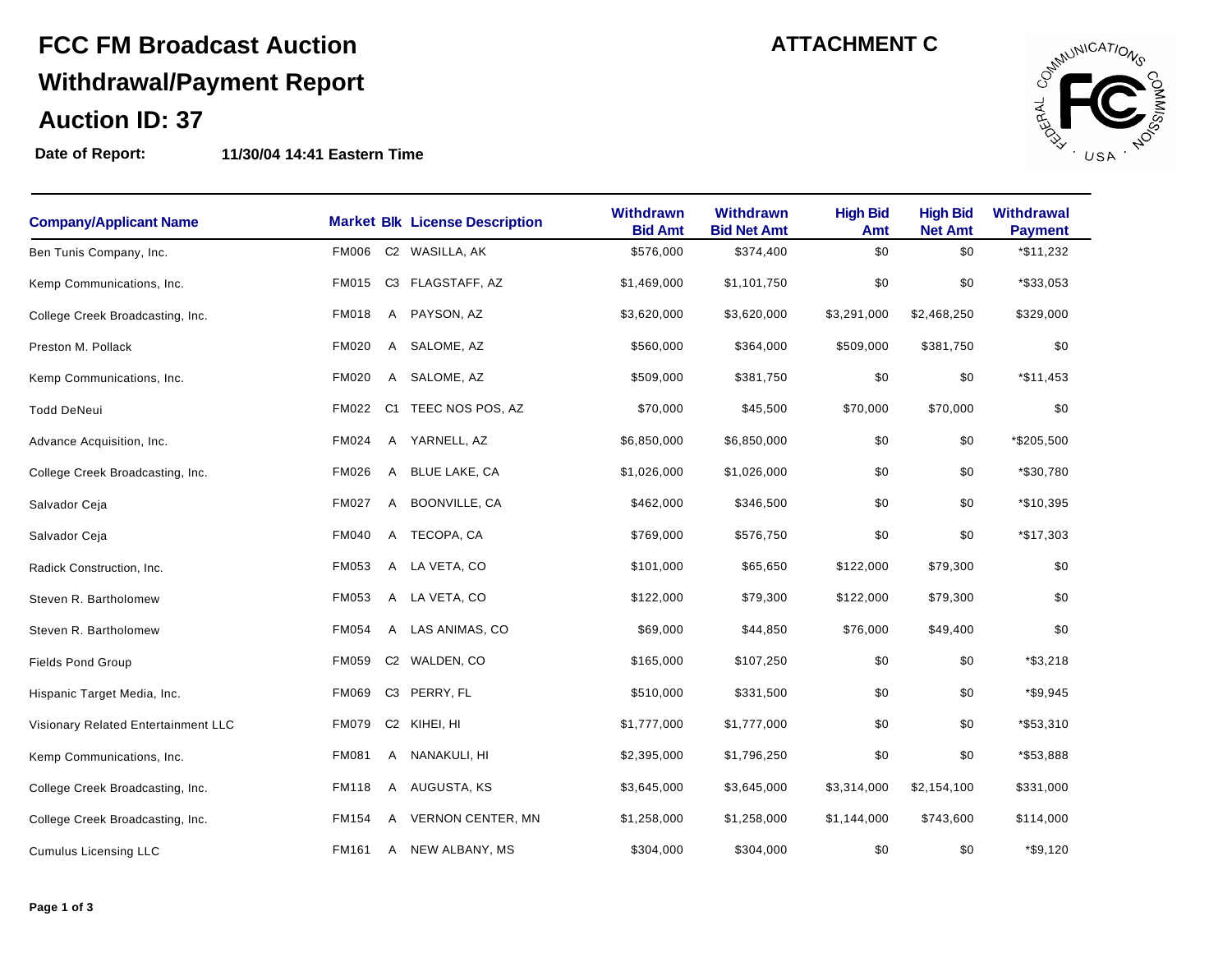# **FCC FM Broadcast Auction Withdrawal/Payment Report Auction ID: 37**

### **Date of Report: 11/30/04 14:41 Eastern Time**

|  |  |  | <b>ATTACHMENT C</b> |  |
|--|--|--|---------------------|--|
|  |  |  |                     |  |



| <b>Company/Applicant Name</b>      |              |                | <b>Market Blk License Description</b> | <b>Withdrawn</b><br><b>Bid Amt</b> | <b>Withdrawn</b><br><b>Bid Net Amt</b> | <b>High Bid</b><br>Amt | <b>High Bid</b><br><b>Net Amt</b> | Withdrawal<br><b>Payment</b> |  |
|------------------------------------|--------------|----------------|---------------------------------------|------------------------------------|----------------------------------------|------------------------|-----------------------------------|------------------------------|--|
| <b>Cumulus Licensing LLC</b>       | FM162        | A              | NEW AUGUSTA, MS                       | \$606,000                          | \$606,000                              | \$0                    | \$0                               | *\$18,180                    |  |
| <b>Cumulus Licensing LLC</b>       | FM164        |                | C3 SALTILLO, MS                       | \$1,463,000                        | \$1,463,000                            | \$0                    | \$0                               | *\$43,890                    |  |
| Fireside Media                     | FM171        |                | C3 EUREKA, MT                         | \$122,000                          | \$91,500                               | \$111,000              | \$83,250                          | \$8,250                      |  |
| Steven R. Bartholomew              | <b>FM179</b> | С              | OUTLOOK, MT                           | \$55,000                           | \$35,750                               | \$55,000               | \$35,750                          | \$0                          |  |
| Steven R. Bartholomew              | <b>FM179</b> | С              | OUTLOOK, MT                           | \$55,000                           | \$35,750                               | \$0                    | \$0                               | *\$1,073                     |  |
| Radick Construction, Inc.          | <b>FM180</b> |                | C2 SAINT REGIS, MT                    | \$41,000                           | \$26,650                               | \$45,000               | \$33,750                          | \$0                          |  |
| <b>Fireside Media</b>              | FM185        |                | A WHITEHALL, MT                       | \$76,000                           | \$57,000                               | \$0                    | \$0                               | $*$1,710$                    |  |
| <b>Cumulus Licensing LLC</b>       | <b>FM194</b> | С              | CANNON BALL, ND                       | \$1,461,000                        | \$1,461,000                            | \$0                    | \$0                               | *\$43,830                    |  |
| Bigglesworth Broadcasting, LLC     | FM195        | С              | FLASHER, ND                           | \$1,375,000                        | \$893,750                              | \$0                    | \$0                               | *\$26,813                    |  |
| Barry P. Lunderville               | FM215        | A              | <b>GROVETON, NH</b>                   | \$422,000                          | \$422,000                              | \$0                    | \$0                               | *\$12,660                    |  |
| Nassau Broadcasting Holdings, Inc. | FM217        | Α              | WHITEFIELD, NH                        | \$822,000                          | \$822,000                              | \$0                    | \$0                               | *\$24,660                    |  |
| Sanford Cohen                      | FM234        | C1             | OVERTON, NV                           | \$1,873,000                        | \$1,404,750                            | \$6,412,000            | \$6,412,000                       | \$0                          |  |
| Kemp Communications, Inc.          | <b>FM234</b> | C <sub>1</sub> | OVERTON, NV                           | \$6,412,000                        | \$6,412,000                            | \$6,412,000            | \$6,412,000                       | \$0                          |  |
| Airen Broadcasting Company         | <b>FM235</b> | C1             | WELLS, NV                             | \$143,000                          | \$107,250                              | \$0                    | \$0                               | $*$ \$3,218                  |  |
| Hispanic Target Media, Inc.        | FM241        | Α              | NARROWSBURG, NY                       | \$787,000                          | \$511,550                              | \$0                    | \$0                               | $*$15,347$                   |  |
| College Creek Broadcasting, Inc.   | FM246        | Α              | WINDSOR, NY                           | \$1,339,000                        | \$1,339,000                            | \$0                    | \$0                               | *\$40,170                    |  |
| Steven R. Bartholomew              | FM251        | A              | HOLLIS, OK                            | \$81,000                           | \$52,650                               | \$131,000              | \$131,000                         | \$0                          |  |
| Jodesha Broadcasting, Inc.         | FM259        | C3             | PRINEVILLE, OR                        | \$216,000                          | \$162,000                              | \$196,000              | \$147,000                         | \$15,000                     |  |
| Fireside Media                     | <b>FM277</b> | A              | <b>BRECKENRIDGE, TX</b>               | \$205,000                          | \$153,750                              | \$0                    | \$0                               | $*$ \$4,613                  |  |
| LKCM Radio Group, LP               | <b>FM279</b> | Α              | COAHOMA, TX                           | \$121,000                          | \$90,750                               | \$121,000              | \$90,750                          | \$0                          |  |